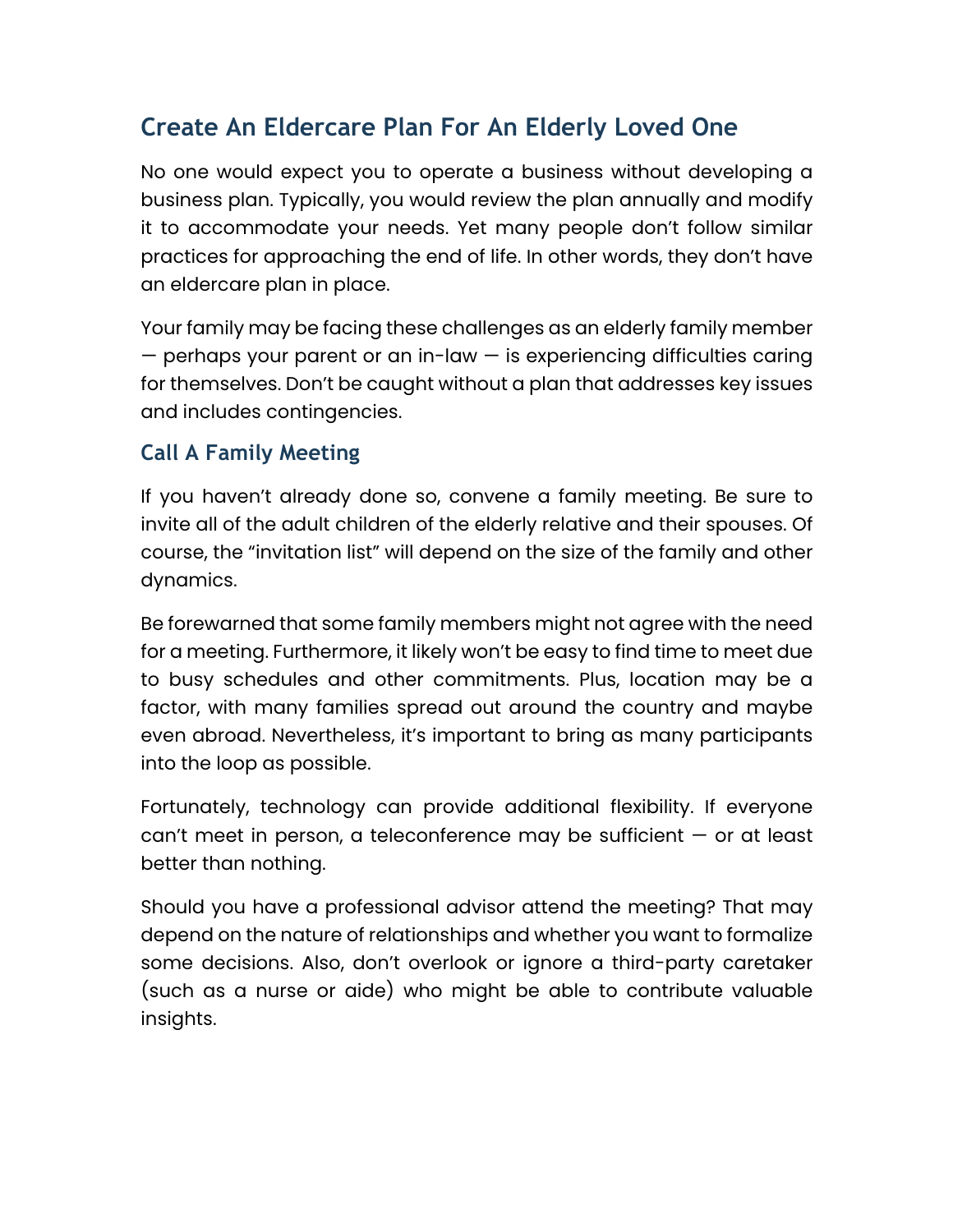Finally, consider whether to include the elderly relative. This, of course, can be a delicate decision. Determine what's best for your family's particular situation.

## **Discuss The Details**

A family meeting enables you to share information and allows others to air their concerns. In some cases, one or more siblings may feel that they're being asked to do too much caretaking, while others might profess to want to do more. In any event, remember that there's no "perfect" solution.

Naturally, you'll want to discuss matters relating to your loved one's health care. This could result in a decision to have the person move to an assisted living facility or to upgrade current living arrangements. Or you might keep the person at home and use live-in care if the situation warrants. Or family members may volunteer to assume the role of caregiver and have the elderly person reside with them.

These decisions are often wrought with emotion as well as requiring an analysis of personal preferences, priorities and costs. That's why you can't expect to finalize everything in a single meeting. It'll likely take time to arrive at consensus.

Consider the legal documents that may further the plan, such as a power of attorney (POA), living will and other health care directives and use of trusts. In addition, the elderly relative's will may have to be revised. Some of the main objectives may be preservation of assets and minimizing federal and state tax liabilities.

Generally, one family member  $-$  perhaps it's you  $-$  will be chosen to handle your loved one's financial affairs. This person can usually write checks and draw on the elderly relative's bank and retirement accounts through a POA.

## **Communicate Clearly**

As always, communication is critical. Things may be especially stressful in families where relations haven't always been harmonious, but you